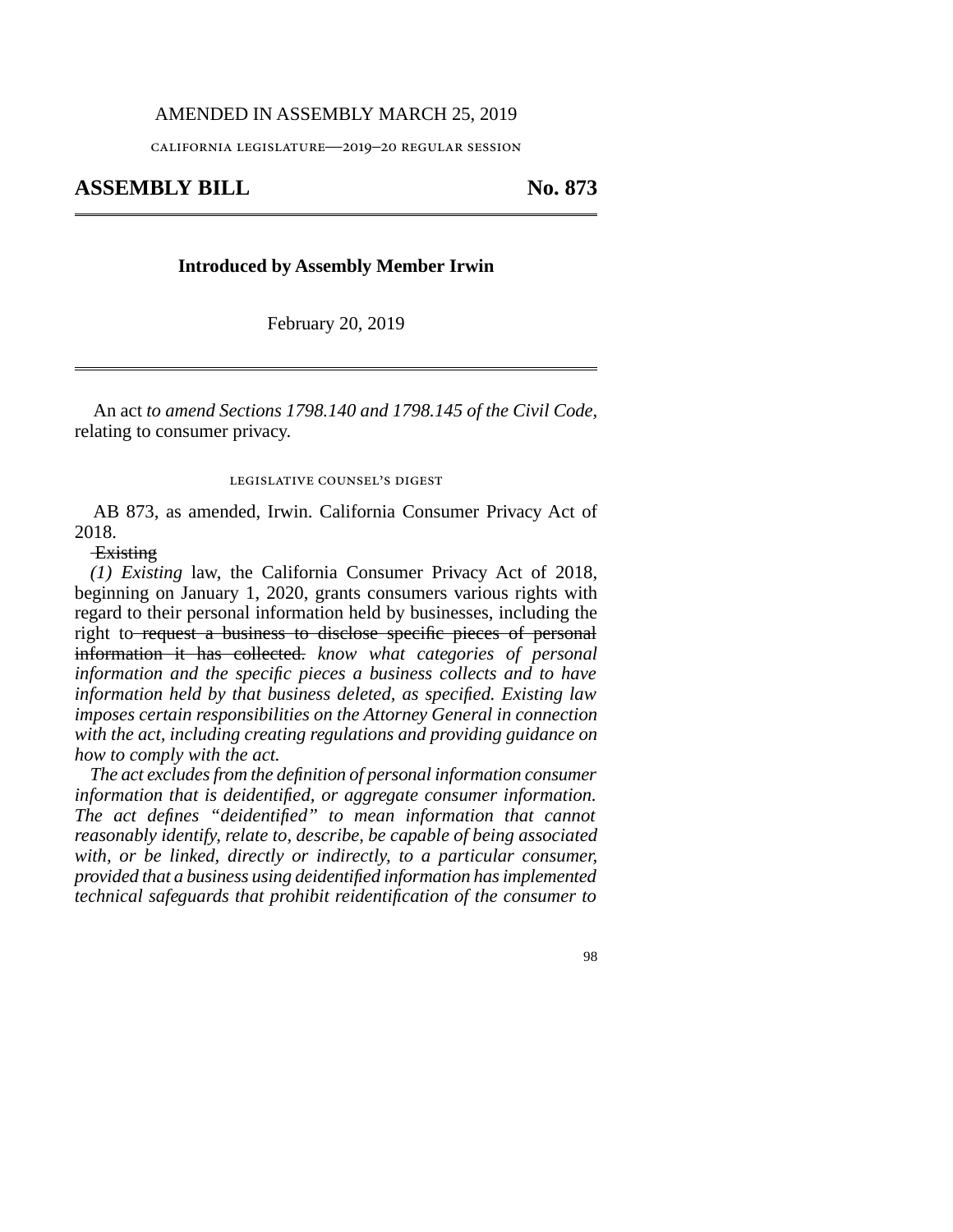*whom the information may pertain, has implemented business processes specifically prohibiting reidentification of the information to prevent inadvertent release, and makes no attempt to reidentify the information.* 

*This bill would revise the definition of "deidentified" to instead mean information that does not reasonably identify or link, directly or indirectly, to a particular consumer, provided that the business makes no attempt to reidentify the information and takes reasonable technical and administrative measures designed to ensure that the data is deidentified, publicly commits to maintain and use the data in a deidentified form, and contractually prohibits recipients of the data from trying to reidentify it.* 

*(2) Existing law defines "personal information," as, among other information, that which is capable of being associated with a particular consumer or household.* 

*This bill would remove from the scope of the above definition information that "is capable of being associated with" and would also remove the term "household" from this definition.* 

*(3) Existing law specifies that the act is not to be construed to require a business to reidentify or otherwise link information that is not maintained in a manner that would be considered personal information.* 

*This bill would revise this language to delete the reference to information that is not maintained in "a manner that would be considered personal information." The bill would instead refer to information that is not maintained in personally identified form. The bill would make additional conforming changes to these provisions.* 

This bill would state the intent of the Legislature to enact legislation relating to the California Consumer Privacy Act of 2018.

Vote: majority. Appropriation: no. Fiscal committee: no *yes*. State-mandated local program: no.

### *The people of the State of California do enact as follows:*

## line 1 *SECTION 1. Section 1798.140 of the Civil Code is amended*  2 *to read:*

3 1798.140. For purposes of this title:

line 4 (a) "Aggregate consumer information" means information that

5 relates to a group or category of consumers, from which individual

line 6 consumer identities have been removed, that is not linked or

line 7 reasonably linkable to any consumer or household, including via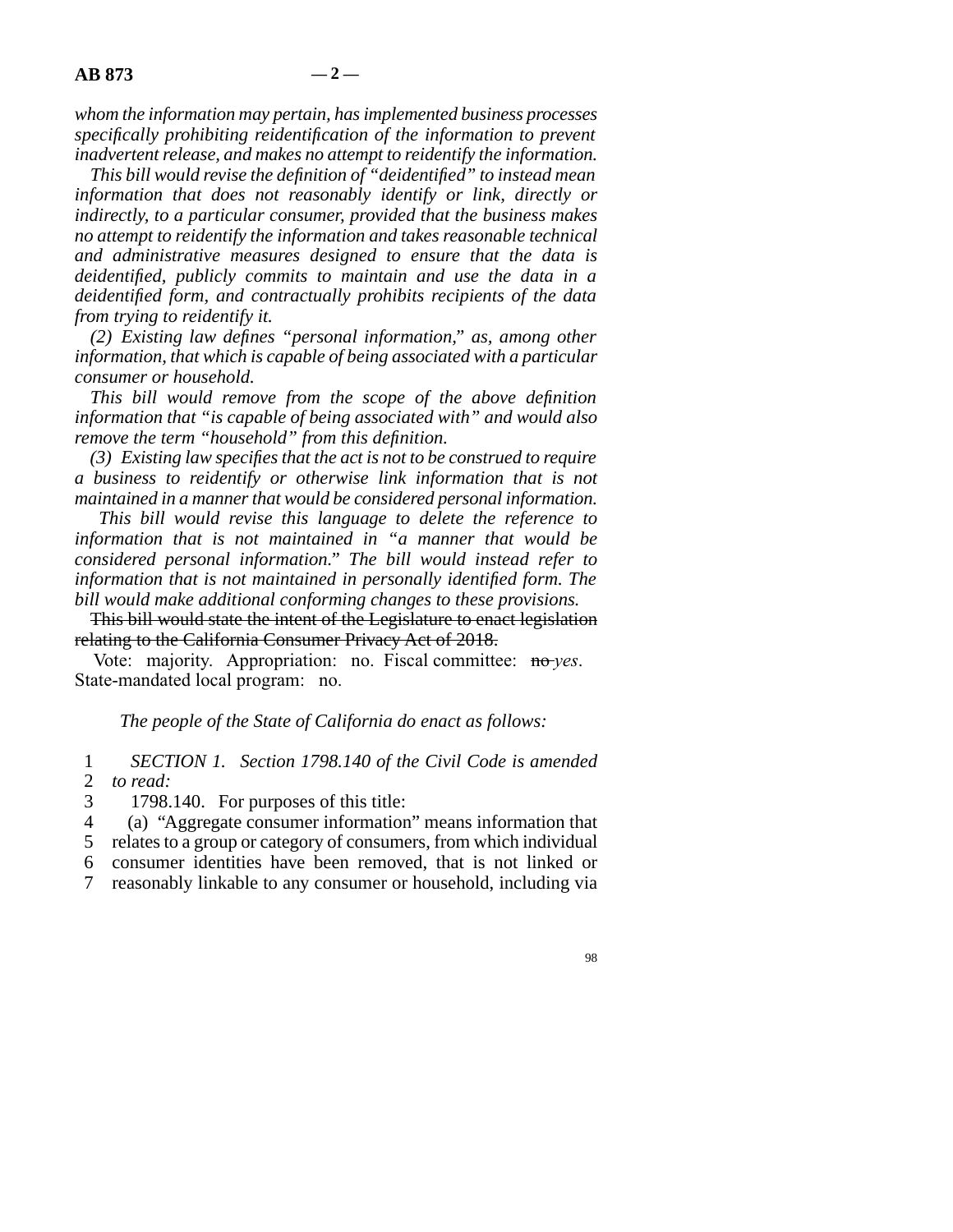line 1 a device. "Aggregate consumer information" does not mean one 2 or more individual consumer records that have been deidentified.<br>3 (b) "Biometric information" means an individual's (b) "Biometric information" means an individual's 4 physiological, biological or behavioral characteristics, including 5 an individual's deoxyribonucleic acid (DNA), that can be used,  $\delta$  singly or in combination with each other or with other identifying line 7 data, to establish individual identity. Biometric information 8 includes, but is not limited to, imagery of the iris, retina, 9 fingerprint, face, hand, palm, vein patterns, and voice recordings, 10 from which an identifier template, such as a faceprint, a minutiae 11 template, or a voiceprint, can be extracted, and keystroke patterns 12 or rhythms, gait patterns or rhythms, and sleep, health, or exercise 13 data that contain identifying information.

14 (c) "Business" means:

15 (1) A sole proprietorship, partnership, limited liability company, 16 corporation, association, or other legal entity that is organized or 17 operated for the profit or financial benefit of its shareholders or 18 other owners, that collects consumers' personal information, or 19 on the behalf of which such information is collected and that alone, 20 or jointly with others, determines the purposes and means of the 21 processing of consumers' personal information, that does business 22 in the State of California, and that satisfies one or more of the 23 following thresholds:

24 (A) Has annual gross revenues in excess of twenty-five million<br>25 dollars (\$25,000,000), as adjusted pursuant to paragraph (5) of dollars (\$25,000,000), as adjusted pursuant to paragraph  $(5)$  of 26 subdivision (a) of Section 1798.185.

27 (B) Alone or in combination, annually buys, receives for the 28 business's commercial purposes, sells, or shares for commercial 29 purposes, alone or in combination, the personal information of 30 50,000 or more consumers, households, or devices.

31 (C) Derives 50 percent or more of its annual revenues from 32 selling consumers' personal information.

33 (2) Any entity that controls or is controlled by a business, as 34 defined in paragraph  $(1)$ , and that shares common branding with line 35 the business. "Control" or "controlled" means ownership of, or 36 the power to vote, more than 50 percent of the outstanding shares 37 of any class of voting security of a business; control in any manner 38 over the election of a majority of the directors, or of individuals

39 exercising similar functions; or the power to exercise a controlling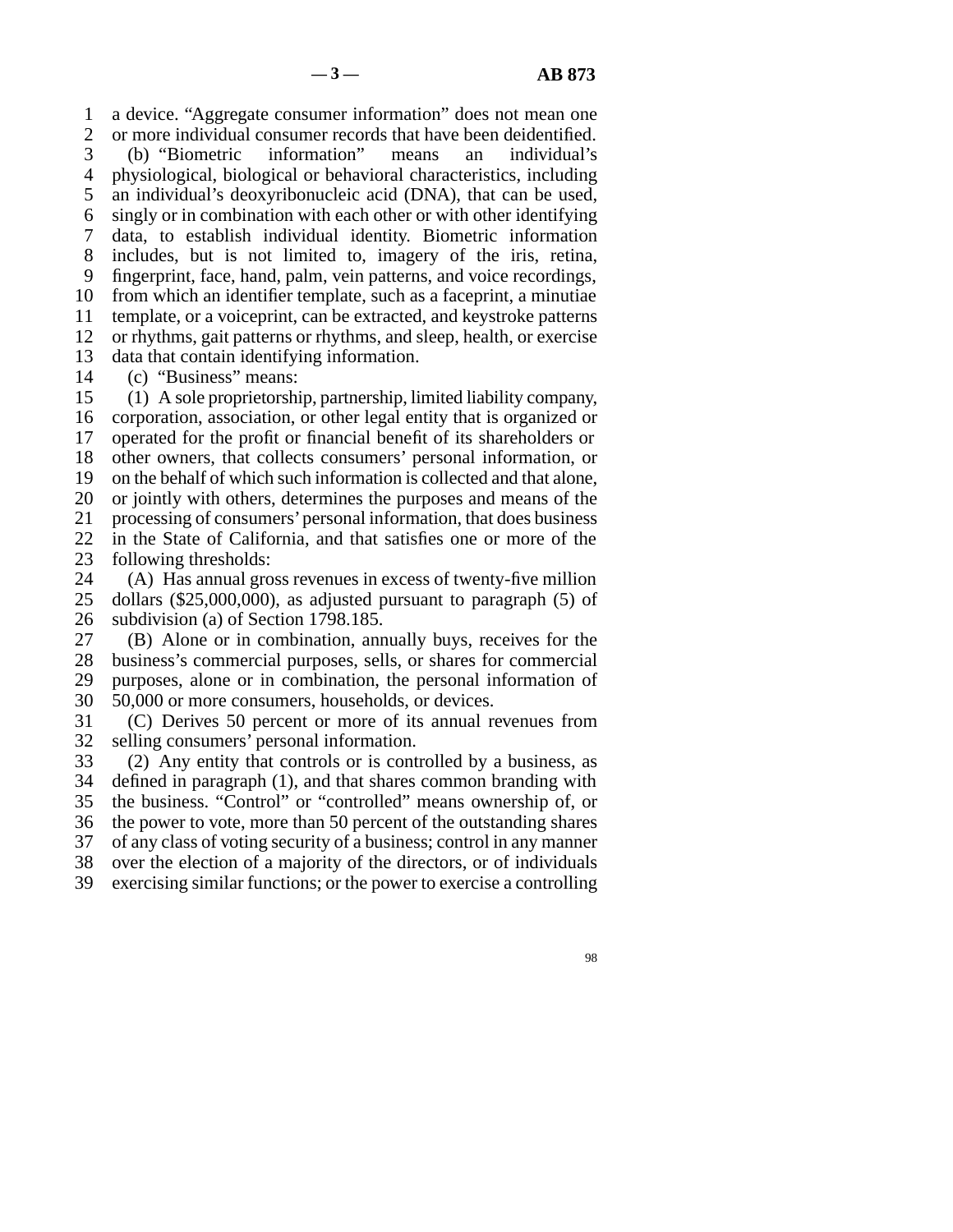1 influence over the management of a company. "Common branding"

2 means a shared name, servicemark, or trademark.<br>3 (d) "Business purpose" means the use of person

(d) "Business purpose" means the use of personal information line 4 for the business's or a service provider's operational purposes, or 5 other notified purposes, provided that the use of personal 6 information shall be reasonably necessary and proportionate to 7 achieve the operational purpose for which the personal information 8 was collected or processed or for another operational purpose that 9 is compatible with the context in which the personal information 10 was collected. Business purposes are:

 line 11 (1) Auditing related to a current interaction with the consumer 12 and concurrent transactions, including, but not limited to, counting 13 ad impressions to unique visitors, verifying positioning and quality 14 of ad impressions, and auditing compliance with this specification 15 and other standards.

16 (2) Detecting security incidents, protecting against malicious, 17 deceptive, fraudulent, or illegal activity, and prosecuting those 18 responsible for that activity.

19 (3) Debugging to identify and repair errors that impair existing 20 intended functionality.

21 (4) Short-term, transient use, provided the personal information 22 that is not disclosed to another third party and is not used to build 23 a profile about a consumer or otherwise alter an individual 24 consumer's experience outside the current interaction, including,<br>25 but not limited to, the contextual customization of ads shown as but not limited to, the contextual customization of ads shown as 26 part of the same interaction.

27 (5) Performing services on behalf of the business or service 28 provider, including maintaining or servicing accounts, providing 29 customer service, processing or fulfilling orders and transactions, 30 verifying customer information, processing payments, providing 31 financing, providing advertising or marketing services, providing 32 analytic services, or providing similar services on behalf of the business or service provider. business or service provider.

34 (6) Undertaking internal research for technological development 35 and demonstration.

36 (7) Undertaking activities to verify or maintain the quality or 37 safety of a service or device that is owned, manufactured, 38 manufactured for, or controlled by the business, and to improve, 199 upgrade, or enhance the service or device that is owned. upgrade, or enhance the service or device that is owned, 40 manufactured, manufactured for, or controlled by the business.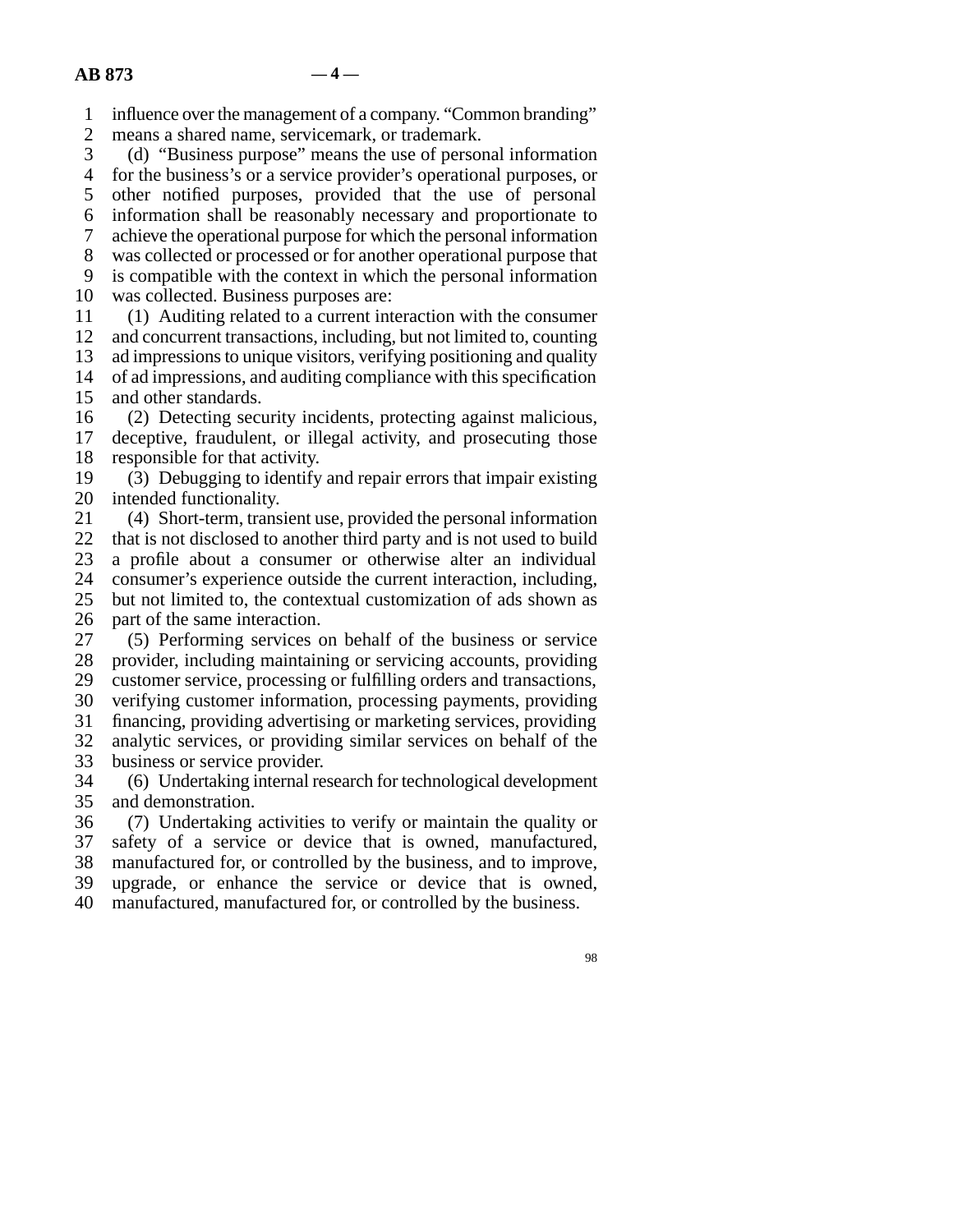line 1 (e) "Collects," "collected," or "collection" means buying, 2 renting, gathering, obtaining, receiving, or accessing any personal 3 information pertaining to a consumer by any means. This includes 4 receiving information from the consumer, either actively or 5 passively, or by observing the consumer's behavior.

 line 6 (f) "Commercial purposes" means to advance a person's 7 commercial or economic interests, such as by inducing another 8 person to buy, rent, lease, join, subscribe to, provide, or exchange 9 products, goods, property, information, or services, or enabling or 10 effecting, directly or indirectly, a commercial transaction. 11 "Commercial purposes" do not include for the purpose of engaging 12 in speech that state or federal courts have recognized as 13 noncommercial speech, including political speech and journalism.  $14$  (g) "Consumer" means a natural person who is a California 15 resident, as defined in Section 17014 of Title 18 of the California 16 Code of Regulations, as that section read on September 1, 2017,

17 however identified, including by any unique identifier.

18 (h) "Deidentified" means information that cannot *does not* 

19 reasonably identify, relate to, describe, be capable of being 20 associated with, or be linked, directly or indirectly, to a particular

21 consumer, provided that a business that uses deidentified

22 information: *or link, directly or indirectly, to a particular* 

23 *consumer, provided that the business makes no attempt to reidentify* 

24 *the information, and takes reasonable technical and administrative*<br>25 *measures designed to:* measures designed to:

26 (1) Has implemented technical safeguards that prohibit 27 reidentification of the consumer to whom the information may reidentification of the consumer to whom the information may 28 pertain.

29 (2) Has implemented business processes that specifically 30 prohibit reidentification of the information.

31 (3) Has implemented business processes to prevent inadvertent 32 release of deidentified information.

- 33 (4) Makes no attempt to reidentify the information.
- line 34 *(1) Ensure that the data is deidentified.*

 line 35 *(2) Publicly commit to maintain and use the data in a*  36 *deidentified form.* 

 line 37 *(3) Contractually prohibit recipients of the data from trying to*  38 *reidentify the data.* 

39 (i) "Designated methods for submitting requests" means a 40 mailing address, email address, Internet Web page, Internet Web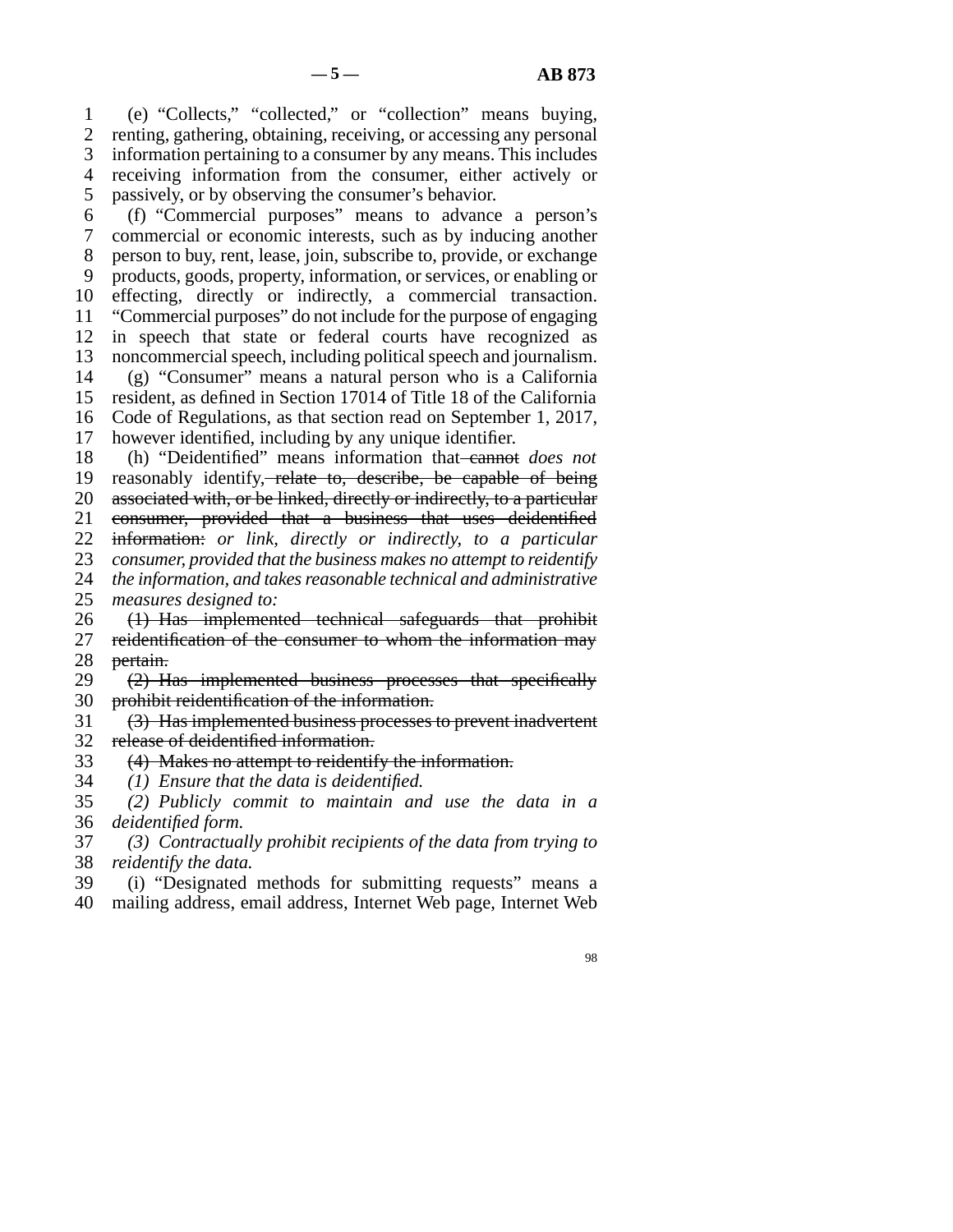line 1 portal, toll-free telephone number, or other applicable contact

2 information, whereby consumers may submit a request or direction<br>3 under this title, and any new, consumer-friendly means of

under this title, and any new, consumer-friendly means of line 4 contacting a business, as approved by the Attorney General 5 pursuant to Section 1798.185.

 line 6 (j) "Device" means any physical object that is capable of 7 connecting to the Internet, directly or indirectly, or to another 8 device.

9 (k) "Health insurance information" means a consumer's 10 insurance policy number or subscriber identification number, any 11 unique identifier used by a health insurer to identify the consumer, 12 or any information in the consumer's application and claims 13 history, including any appeals records, if the information is linked 14 or reasonably linkable to a consumer or household, including via 15 a device, by a business or service provider.

16 (*l*) "Homepage" means the introductory page of an Internet Web 17 site *internet website* and any <del>Internet Web</del> *internet web* page where 18 personal information is collected. In the case of an online service, 19 such as a mobile application, homepage means the application's 20 platform page or download page, a link within the application, 21 such as from the application configuration, "About," "Information," 22 or settings page, and any other location that allows consumers to 23 review the notice required by subdivision (a) of Section 1798.145, 24 including, but not limited to, before downloading the application.<br>25 (m) "Infer" or "inference" means the derivation of information, (m) "Infer" or "inference" means the derivation of information, 26 data, assumptions, or conclusions from facts, evidence, or another 27 source of information or data. 28 (n) "Person" means an individual, proprietorship, firm, 29 partnership, joint venture, syndicate, business trust, company,

30 corporation, limited liability company, association, committee, 31 and any other organization or group of persons acting in concert. 32 (o) (1) "Personal information" means information that identifies, 33 relates to, describes, is capable of being associated with, or could 34 reasonably be linked, directly or indirectly, with a particular 35 consumer or household. *consumer*. Personal information includes, 36 *may include*, but is not limited to, the following if it identifies, 37 relates to, describes, is capable of being associated with, or could 38 be reasonably linked, directly or indirectly, with a particular line 39 consumer or household: *consumer:*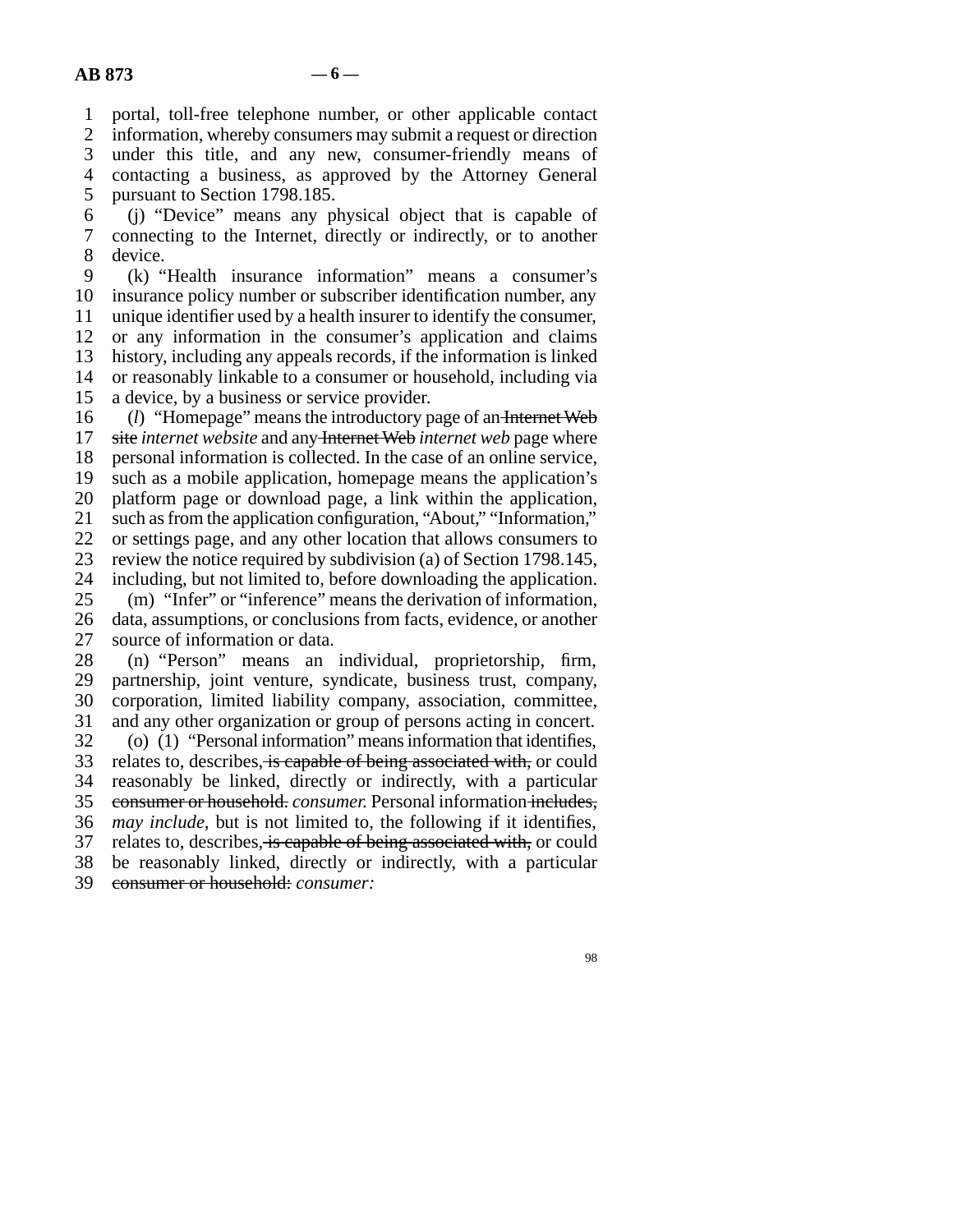line 1 (A) Identifiers such as a real name, alias, postal address, unique 2 personal identifier, online identifier, Internet Protocol address,

3 email address, account name, social security number, driver's 4 license number, passport number, or other similar identifiers.

5 (B) Any categories of personal information described in 6 subdivision (e) of Section 1798.80.

 line 7 (C) Characteristics of protected classifications under California 8 or federal law.

9 (D) Commercial information, including records of personal 10 property, products or services purchased, obtained, or considered,

11 or other purchasing or consuming histories or tendencies.

12 (E) Biometric information.

13 (F) Internet or other electronic network activity information, 14 including, but not limited to, browsing history, search history, and 15 information regarding a consumer's interaction with an Internet 16 Web site, *internet website*, application, or advertisement.

17 (G) Geolocation data.

18 (H) Audio, electronic, visual, thermal, olfactory, or similar 19 information.

20 (I) Professional or employment-related information.

21 (J) Education information, defined as information that is not

22 publicly available personally identifiable information as defined 23 in the Family Educational Rights and Privacy Act (20 U.S.C.

24 section 1232g, *Sec. 1232g*; 34 C.F.R. Part 99).<br>25 (K) Inferences drawn from any of the inform  $(K)$  Inferences drawn from any of the information identified in 26 this subdivision to create a profile about a consumer reflecting the 27 consumer's preferences, characteristics, psychological trends, 28 predispositions, behavior, attitudes, intelligence, abilities, and 29 aptitudes.

30 (2) "Personal information" does not include publicly available 31 information. For these purposes, "publicly available" means 32 information that is lawfully made available from federal, state, or 33 local government records, if any conditions associated with such 34 information. "Publicly available" does not mean biometric 35 information collected by a business about a consumer without the 36 consumer's knowledge. Information is not "publicly available" if 37 that data is used for a purpose that is not compatible with the 38 purpose for which the data is maintained and made available in 39 the government records or for which it is publicly maintained.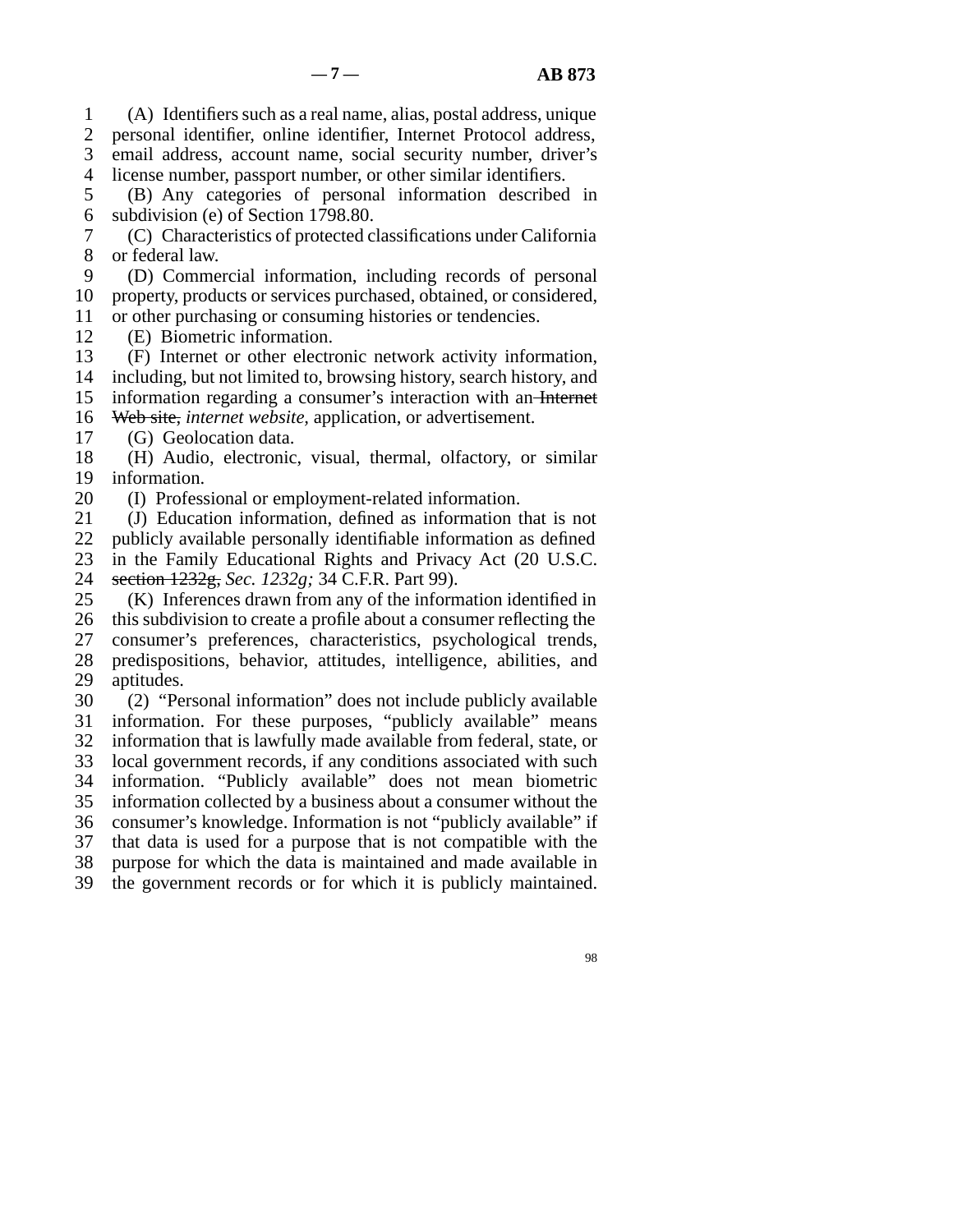1 "Publicly available" does not include consumer information that

2 is deidentified or aggregate consumer information.<br>3 (p) "Probabilistic identifier" means the identi (p) "Probabilistic identifier" means the identification of a 4 consumer or a device to a degree of certainty of more probable 5 than not based on any categories of personal information included line 6 in, or similar to, the categories enumerated in the definition of 7 personal information.

 line 8 (q) "Processing" means any operation or set of operations that 9 are performed on personal data or on sets of personal data, whether 10 or not by automated means.

 line 11 (r) "Pseudonymize" or "Pseudonymization" means the 12 processing of personal information in a manner that renders the 13 personal information no longer attributable to a specific consumer 14 without the use of additional information, provided that the 15 additional information is kept separately and is subject to technical 16 and organizational measures to ensure that the personal information 17 is not attributed to an identified or identifiable consumer.

18 (s) "Research" means scientific, systematic study and 19 observation, including basic research or applied research that is in 20 the public interest and that adheres to all other applicable ethics 21 and privacy laws or studies conducted in the public interest in the 22 area of public health. Research with personal information that may 23 have been collected from a consumer in the course of the 24 consumer's interactions with a business's service or device for 25 other purposes shall be: other purposes shall be:

26 (1) Compatible with the business purpose for which the personal information was collected. information was collected.

28 (2) Subsequently pseudonymized and deidentified, or 29 deidentified and in the aggregate, such that the information cannot 30 reasonably identify, relate to, describe, be capable of being 31 associated with, or be linked, directly or indirectly, to a particular 32 consumer.

33 (3) Made subject to technical safeguards that prohibit 34 reidentification of the consumer to whom the information may 35 pertain.

 line 36 (4) Subject to business processes that specifically prohibit 37 reidentification of the information.

38 (5) Made subject to business processes to prevent inadvertent release of deidentified information. release of deidentified information.

40 (6) Protected from any reidentification attempts.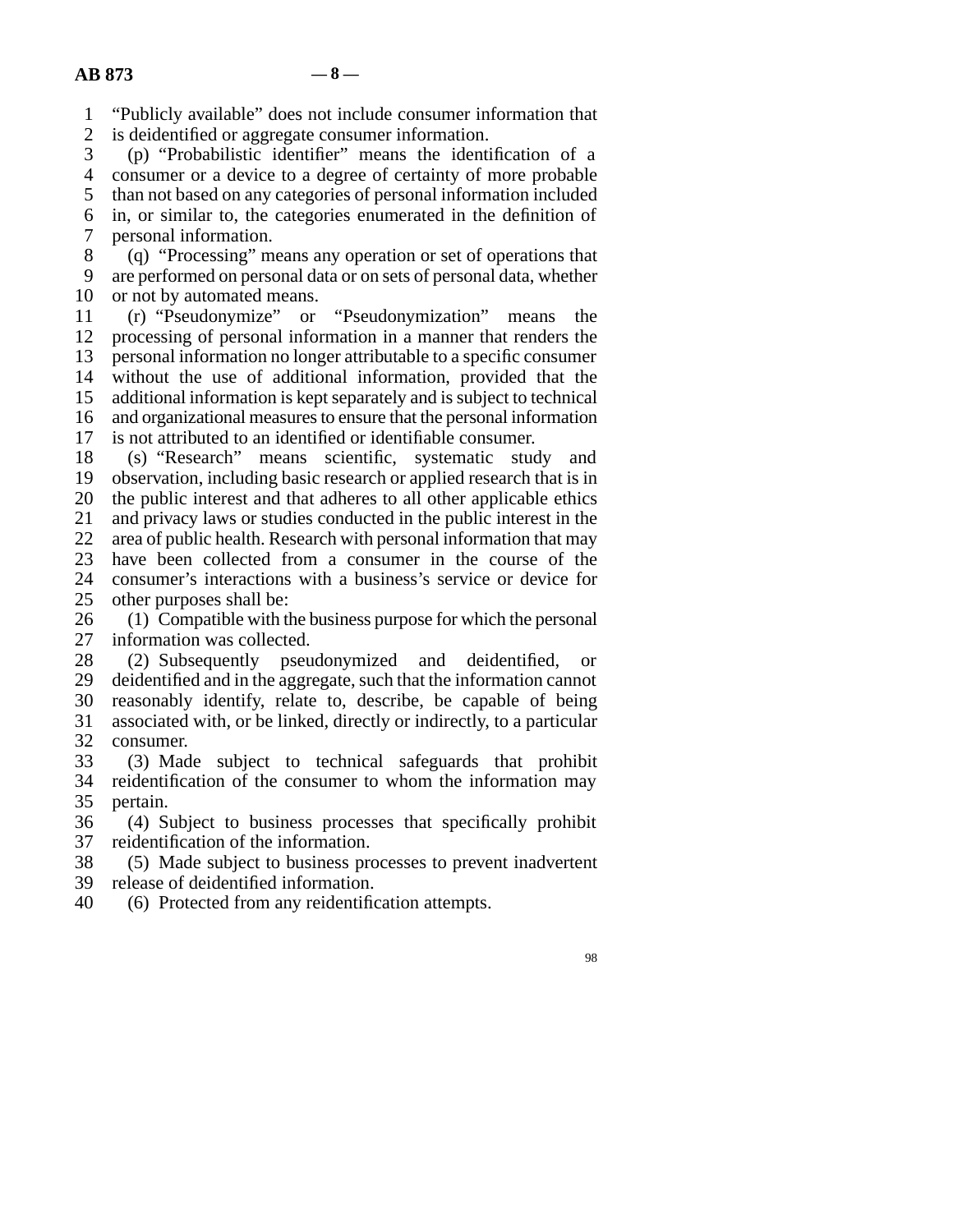line 1 (7) Used solely for research purposes that are compatible with 2 the context in which the personal information was collected.

3 (8) Not be used for any commercial purpose.

 line 4 (9) Subjected by the business conducting the research to 5 additional security controls limit access to the research data to only line 6 those individuals in a business as are necessary to carry out the 7 research purpose.

 line 8 (t) (1) "Sell," "selling," "sale," or "sold," means selling, renting, 9 releasing, disclosing, disseminating, making available, transferring, 10 or otherwise communicating orally, in writing, or by electronic or 11 other means, a consumer's personal information by the business 12 to another business or a third party for monetary or other valuable 13 consideration.

14 (2) For purposes of this title, a business does not sell personal 15 information when:

16 (A) A consumer uses or directs the business to intentionally 17 disclose personal information or uses the business to intentionally 18 interact with a third party, provided the third party does not also 19 sell the personal information, unless that disclosure would be

20 consistent with the provisions of this title. An intentional interaction

21 occurs when the consumer intends to interact with the third party,

22 via one or more deliberate interactions. Hovering over, muting,

23 pausing, or closing a given piece of content does not constitute a

24 consumer's intent to interact with a third party.<br>25 (B) The business uses or shares an identifie (B) The business uses or shares an identifier for a consumer 26 who has opted out of the sale of the consumer's personal 27 information for the purposes of alerting third parties that the 28 consumer has opted out of the sale of the consumer's personal 29 information.

30 (C) The business uses or shares with a service provider personal 31 information of a consumer that is necessary to perform a business 32 purpose if both of the following conditions are met:

33 (i) The business has provided notice that information being used 34 or shared in its terms and conditions consistent with Section line 35 1798.135.

36 (ii) The service provider does not further collect, sell, or use the 37 personal information of the consumer except as necessary to 38 perform the business purpose.

39 (D) The business transfers to a third party the personal 40 information of a consumer as an asset that is part of a merger,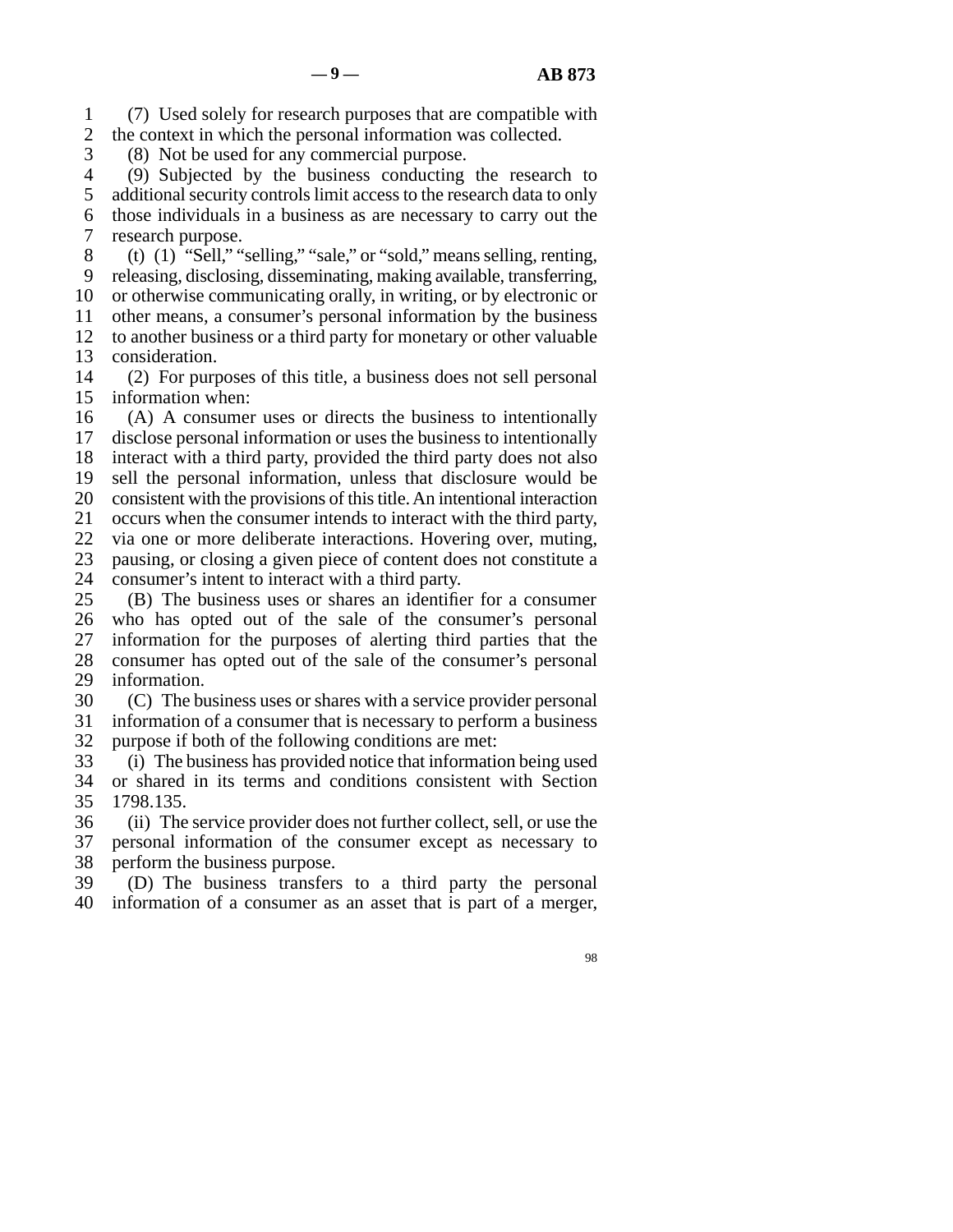line 1 acquisition, bankruptcy, or other transaction in which the third 2 party assumes control of all or part of the business, provided that<br>3 information is used or shared consistently with Sections 1798.110 information is used or shared consistently with Sections 1798.110 4 and 1798.115. If a third party materially alters how it uses or shares 5 the personal information of a consumer in a manner that is 6 materially inconsistent with the promises made at the time of 7 collection, it shall provide prior notice of the new or changed 8 practice to the consumer. The notice shall be sufficiently prominent 9 and robust to ensure that existing consumers can easily exercise 10 their choices consistently with Section 1798.120. This 11 subparagraph does not authorize a business to make material, 12 retroactive privacy policy changes or make other changes in their 13 privacy policy in a manner that would violate the Unfair and 14 Deceptive Practices Act (Chapter 5 (commencing with Section 15 17200) of Part 2 of Division 7 of the Business and Professions  $16$  Code).

17 (u) "Service" or "services" means work, labor, and services, 18 including services furnished in connection with the sale or repair  $19$  of goods.

 line 20 (v) "Service provider" means a sole proprietorship, partnership, 21 limited liability company, corporation, association, or other legal 22 entity that is organized or operated for the profit or financial benefit 23 of its shareholders or other owners, that processes information on 24 behalf of a business and to which the business discloses a<br>25 consumer's personal information for a business purpose pursuant consumer's personal information for a business purpose pursuant 26 to a written contract, provided that the contract prohibits the entity 27 receiving the information from retaining, using, or disclosing the 28 personal information for any purpose other than for the specific 29 purpose of performing the services specified in the contract for 30 the business, or as otherwise permitted by this title, including 31 retaining, using, or disclosing the personal information for a 32 commercial purpose other than providing the services specified in 33 the contract with the business.

34 (w) "Third party" means a person who is not any of the 35 following:

36 (1) The business that collects personal information from 37 consumers under this title.

 $\lambda$  (2) (A) A person to whom the business discloses a consumer's

39 personal information for a business purpose pursuant to a written

40 contract, provided that the contract: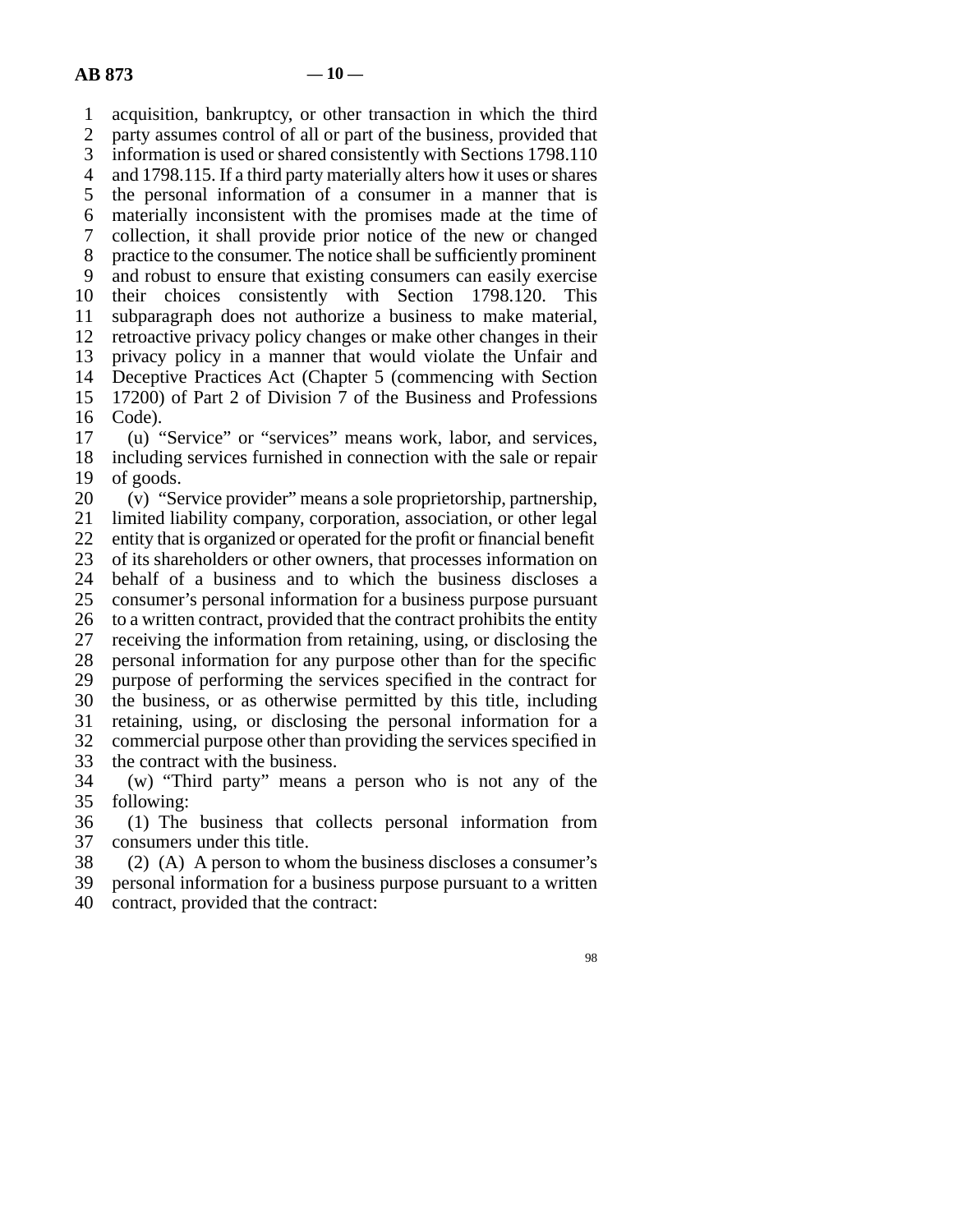line 1 (i) Prohibits the person receiving the personal information from:

2 (I) Selling the personal information.<br>3 (II) Retaining, using, or disclosing the

(II) Retaining, using, or disclosing the personal information for line 4 any purpose other than for the specific purpose of performing the 5 services specified in the contract, including retaining, using, or line 6 disclosing the personal information for a commercial purpose other 7 than providing the services specified in the contract.

8 (III) Retaining, using, or disclosing the information outside of line 9 the direct business relationship between the person and the 10 business.

 line 11 (ii) Includes a certification made by the person receiving the 12 personal information that the person understands the restrictions 13 in subparagraph  $(A)$  and will comply with them.

14 (B) A person covered by this paragraph that violates any of the 15 restrictions set forth in this title shall be liable for the violations. 16 A business that discloses personal information to a person covered 17 by this paragraph in compliance with this paragraph shall not be 18 liable under this title if the person receiving the personal 19 information uses it in violation of the restrictions set forth in this 20 title, provided that, at the time of disclosing the personal 21 information, the business does not have actual knowledge, or 22 reason to believe, that the person intends to commit such a 23 violation.

24 (x) "Unique identifier" or "Unique personal identifier" means  $25$  a persistent identifier that can be used to recognize a consumer, a a persistent identifier that can be used to recognize a consumer, a 26 family, or a device that is linked to a consumer or family, over 27 time and across different services, including, but not limited to, a 28 device identifier; an Internet Protocol address; cookies, beacons, 29 pixel tags, mobile ad identifiers, or similar technology; customer 30 number, unique pseudonym, or user alias; telephone numbers, or 31 other forms of persistent or probabilistic identifiers that can be 32 used to identify a particular consumer or device. For purposes of 33 this subdivision, "family" means a custodial parent or guardian 34 and any minor children over which the parent or guardian has 35 custody.

 $\delta$  (y) "Verifiable consumer request" means a request that is made 37 by a consumer, by a consumer on behalf of the consumer's minor 38 child, or by a natural person or a person registered with the 39 Secretary of State, authorized by the consumer to act on the 40 consumer's behalf, and that the business can reasonably verify,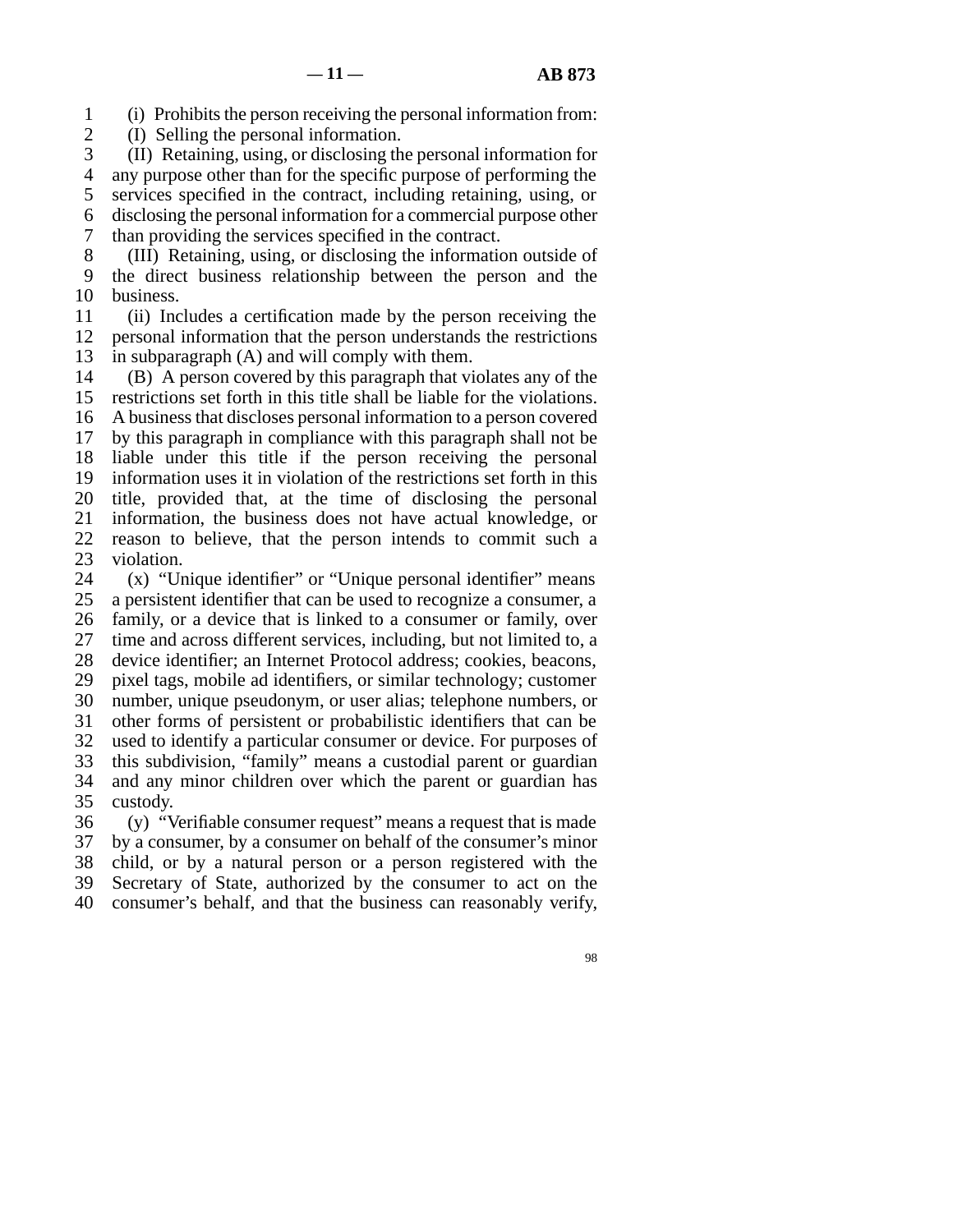line 1 pursuant to regulations adopted by the Attorney General pursuant

2 to paragraph (7) of subdivision (a) of Section 1798.185 to be the<br>3 consumer about whom the business has collected personal consumer about whom the business has collected personal

4 information. A business is not obligated to provide information to

5 the consumer pursuant to Sections 1798.110 and 1798.115 if the

line 6 business cannot verify, pursuant this subdivision and regulations

7 adopted by the Attorney General pursuant to paragraph (7) of

8 subdivision (a) of Section 1798.185, that the consumer making

9 the request is the consumer about whom the business has collected

10 information or is a person authorized by the consumer to act on 11 such consumer's behalf.

12 *SEC. 2. Section 1798.145 of the Civil Code is amended to read:* 13 1798.145. (a) The obligations imposed on businesses by this 14 title shall not restrict a business's ability to:

15 (1) Comply with federal, state, or local laws.

16 (2) Comply with a civil, criminal, or regulatory inquiry, 17 investigation, subpoena, or summons by federal, state, or local 18 authorities.

19 (3) Cooperate with law enforcement agencies concerning 20 conduct or activity that the business, service provider, or third 21 party reasonably and in good faith believes may violate federal,

22 state, or local law.<br>23 (4) Exercise or

 $(4)$  Exercise or defend legal claims.

24 (5) Collect, use, retain, sell, or disclose consumer information<br>25 that is deidentified or in the aggregate consumer information.

that is deidentified or in the aggregate consumer information.

26 (6) Collect or sell a consumer's personal information if every 27 aspect of that commercial conduct takes place wholly outside of aspect of that commercial conduct takes place wholly outside of 28 California. For purposes of this title, commercial conduct takes 29 place wholly outside of California if the business collected that 30 information while the consumer was outside of California, no part 31 of the sale of the consumer's personal information occurred in 32 California, and no personal information collected while the 33 consumer was in California is sold. This paragraph shall not permit 34 a business from storing, including on a device, personal information 35 about a consumer when the consumer is in California and then 36 collecting that personal information when the consumer and stored 37 personal information is outside of California.

38 (b) The obligations imposed on businesses by Sections 1798.110

line 39 to 1798.135, inclusive, shall not apply where compliance by the

40 business with the title would violate an evidentiary privilege under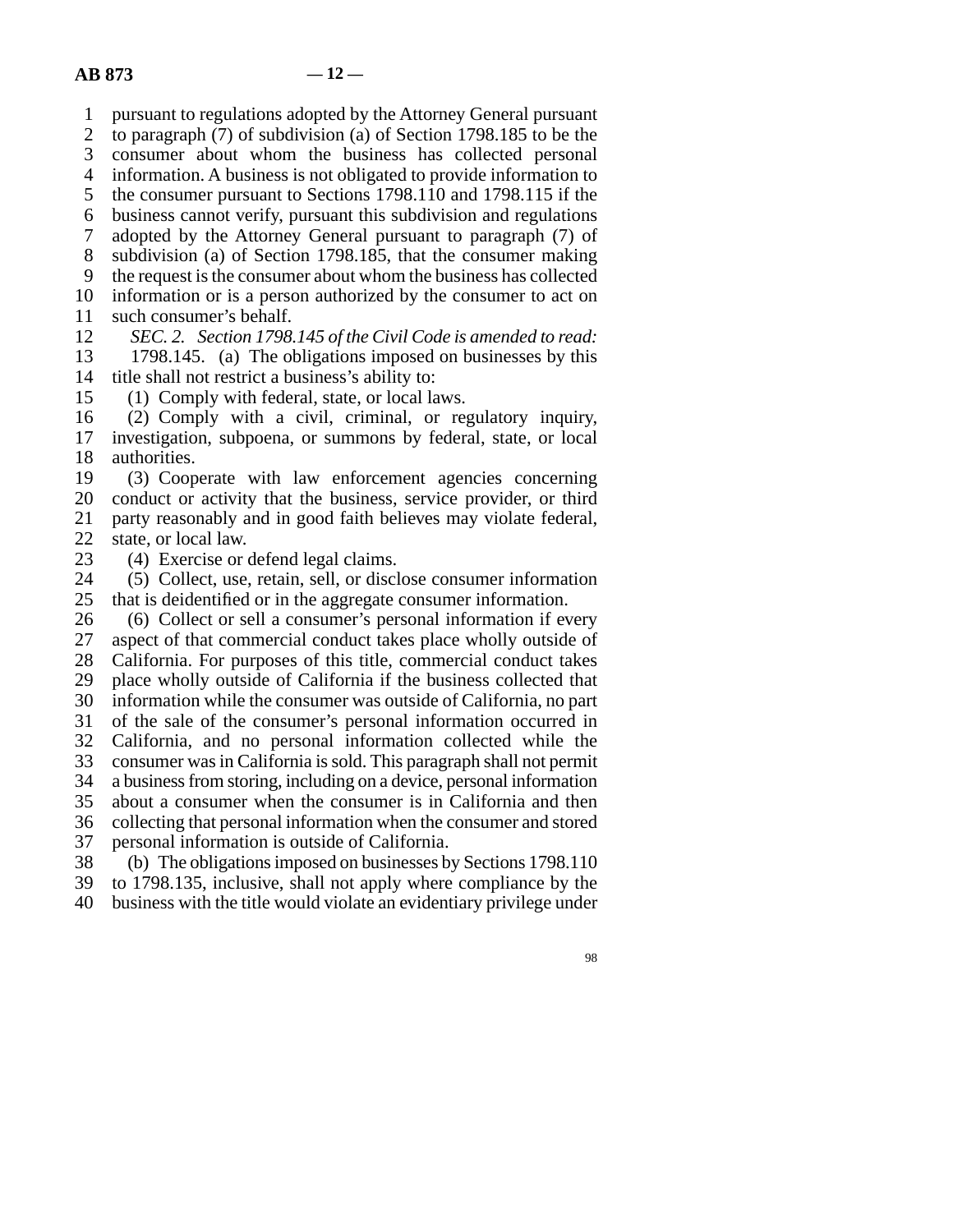line 1 California law and shall not prevent a business from providing the

2 personal information of a consumer to a person covered by an

3 evidentiary privilege under California law as part of a privileged 4 communication.

 $\delta$  (c) (1) This title shall not apply to any of the following:

line 6 (A) Medical information governed by the Confidentiality of

7 Medical Information Act (Part 2.6 (commencing with Section 56)

8 of Division 1) or protected health information that is collected by

9 a covered entity or business associate governed by the privacy,

10 security, and breach notification rules issued by the United States

11 Department of Health and Human Services, Parts 160 and 164 of

12 Title 45 of the Code of Federal Regulations, established pursuant 13 to the Health Insurance Portability and Accountability Act of 1996

14 (Public Law 104-191) and the Health Information Technology for

15 Economic and Clinical Health Act (Public Law 111-5).

16 (B) A provider of health care governed by the Confidentiality

17 of Medical Information Act (Part 2.6 (commencing with Section 18 56) of Division 1) or a covered entity governed by the privacy,

56) of Division 1) or a covered entity governed by the privacy,

19 security, and breach notification rules issued by the United States

20 Department of Health and Human Services, Parts 160 and 164 of

21 Title 45 of the Code of Federal Regulations, established pursuant

22 to the Health Insurance Portability and Accountability Act of 1996

23 (Public Law 104-191), to the extent the provider or covered entity

24 maintains patient information in the same manner as medical<br>25 information or protected health information as described in information or protected health information as described in

26 subparagraph  $(A)$  of this section.

 $27$  (C) Information collected as part of a clinical trial subject to the 28 Federal Policy for the Protection of Human Subjects, also known 29 as the Common Rule, pursuant to good clinical practice guidelines 30 issued by the International Council for Harmonisation or pursuant 31 to human subject protection requirements of the United States 32 Food and Drug Administration.

33 (2) For purposes of this subdivision, the definitions of "medical" 34 information" and "provider of health care" in Section 56.05 shall

line 35 apply and the definitions of "business associate," "covered entity,"

36 and "protected health information" in Section 160.103 of Title 45

37 of the Code of Federal Regulations shall apply.

38 (d) This title shall not apply to the sale of personal information

39 to or from a consumer reporting agency if that information is to

40 be reported in, or used to generate, a consumer report as defined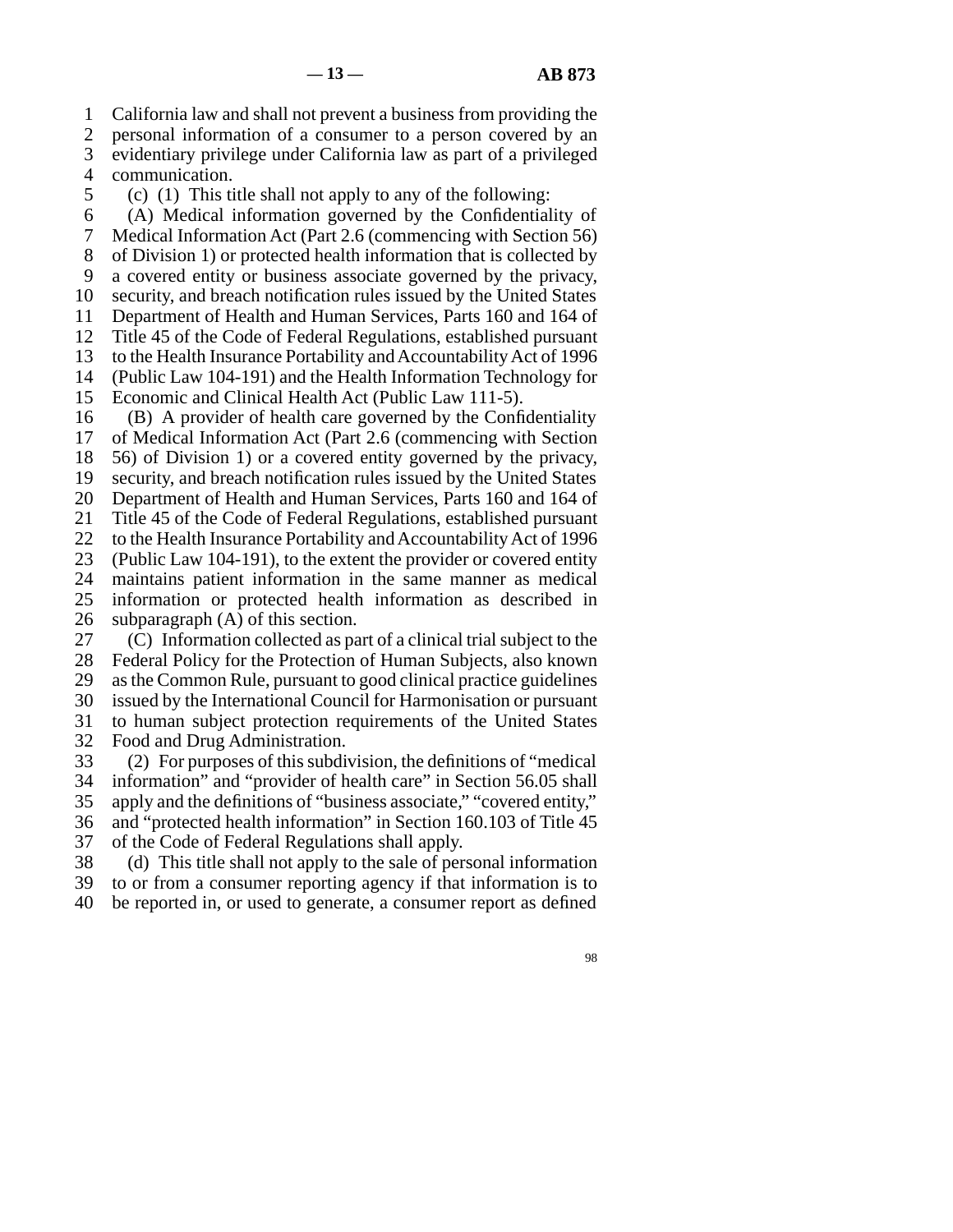1 by subdivision (d) of Section 1681a of Title 15 of the United States

2 Code, and use of that information is limited by the federal Fair 3 Credit Reporting Act (15 U.S.C. Sec. 1681 et seq.).

Credit Reporting Act (15 U.S.C. Sec. 1681 et seq.).

 line 4 (e) This title shall not apply to personal information collected, 5 processed, sold, or disclosed pursuant to the federal 6 Gramm-Leach-Bliley Act (Public Law 106-102), and implementing 7 regulations, or the California Financial Information Privacy Act

8 (Division 1.4 (commencing with Section 4050) of the Financial

9 Code). This subdivision shall not apply to Section 1798.150.

10 (f) This title shall not apply to personal information collected,

11 processed, sold, or disclosed pursuant to the Driver's Privacy

12 Protection Act of 1994 (18 U.S.C. Sec. 2721 et seq.). This 13 subdivision shall not apply to Section 1798.150.

14 (g) Notwithstanding a business's obligations to respond to and 15 honor consumer rights requests pursuant to this title:

16 (1) A time period for a business to respond to any verified 17 consumer request may be extended by up to 90 additional days 18 where necessary, taking into account the complexity and number 19 of the requests. The business shall inform the consumer of any 20 such extension within 45 days of receipt of the request, together 21 with the reasons for the delay.

22 (2) If the business does not take action on the request of the  $23$  consumer, the business shall inform the consumer, without delay consumer, the business shall inform the consumer, without delay 24 and at the latest within the time period permitted of response by<br>25 this section, of the reasons for not taking action and any rights the this section, of the reasons for not taking action and any rights the 26 consumer may have to appeal the decision to the business.

27 (3) If requests from a consumer are manifestly unfounded or 28 excessive, in particular because of their repetitive character, a 29 business may either charge a reasonable fee, taking into account 30 the administrative costs of providing the information or 31 communication or taking the action requested, or refuse to act on 32 the request and notify the consumer of the reason for refusing the 33 request. The business shall bear the burden of demonstrating that 34 any verified consumer request is manifestly unfounded or 35 excessive.

36 (h) A business that discloses personal information to a service 37 provider shall not be liable under this title if the service provider 38 receiving the personal information uses it in violation of the 39 restrictions set forth in the title, provided that, at the time of 40 disclosing the personal information, the business does not have